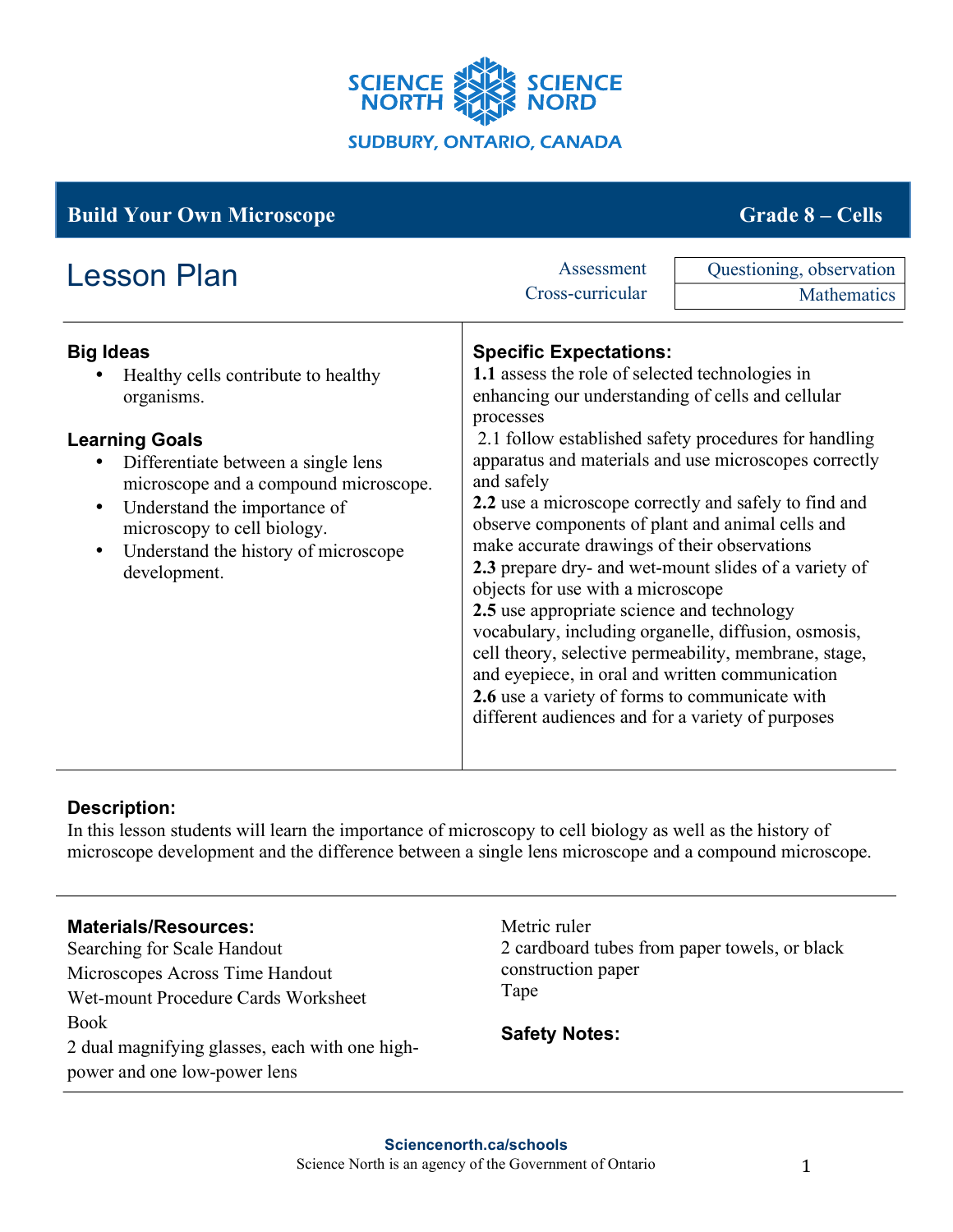#### **Introduction Discussion:**

Begin by asking the class, **"What is technology?"** Students can answer orally, write on the board, or use sticky notes for their answers. Ask questions like, "Why do you believe that?" or "How do you know that?" to get an idea of students' current knowledge of the subject.

Move on and ask students, **"What does technology do for us?"** It helps us solve problems, makes our lives easier, and extends our abilities to do things. Technology is used to develop skills or tools, both in our daily lives and in our occupations. Write on the board "Technology is a means of extending human senses."

**Note:** Students should have already had a discussion about cell size and scale. You can use the handout Searching for Scale (See Link) to give them an idea of the relative sizes of cells, bacteria, organelles and molecules. Also, the website http://learn.genetics.utah.edu/content/cells/scale/ has a nice visual.

**Idea:** Show the Gary Larson cartoon, "Early Microbiologists".

Ask students what technologies have increased our understanding of life systems. Do these technologies extend any human attributes? If they do, which attributes are extended? Some answers may focus on technologies that extend vision. Examples could include radar, eyeglasses, contact lenses, and telescopes. Students should also know that microscopes allow us to see objects that we cannot see with the naked eye.

## **Action**

Students will design and build a compound microscope using two dual magnifying glasses (Dual: each with one high-power lens and one low-power lens), cardboard tubes or black construction paper and adhesive.

## **Student Instructions:**

Part 1 Research and Investigate:

Work with a partner and examine words in a book with your naked eye. Use the high-power lens to examine the same words. Note the difference between what you saw.

Hold the high-power lens about 5-6cm above the words in the book. Note: the words could look blurry through the lens.

Keep the high-power lens 5-6cm above the book, and hold the low-power lens above the highpower lens. Move the low-power lens up and down until the image is in focus. What else do you notice about the image? (It is upside down). You might need to move the high-power lens up and down as well.

Once the image is in focus, experiment with raising and lowering both lenses to obtain the highest magnification while keeping the image in focus. When the image is in focus and at the position of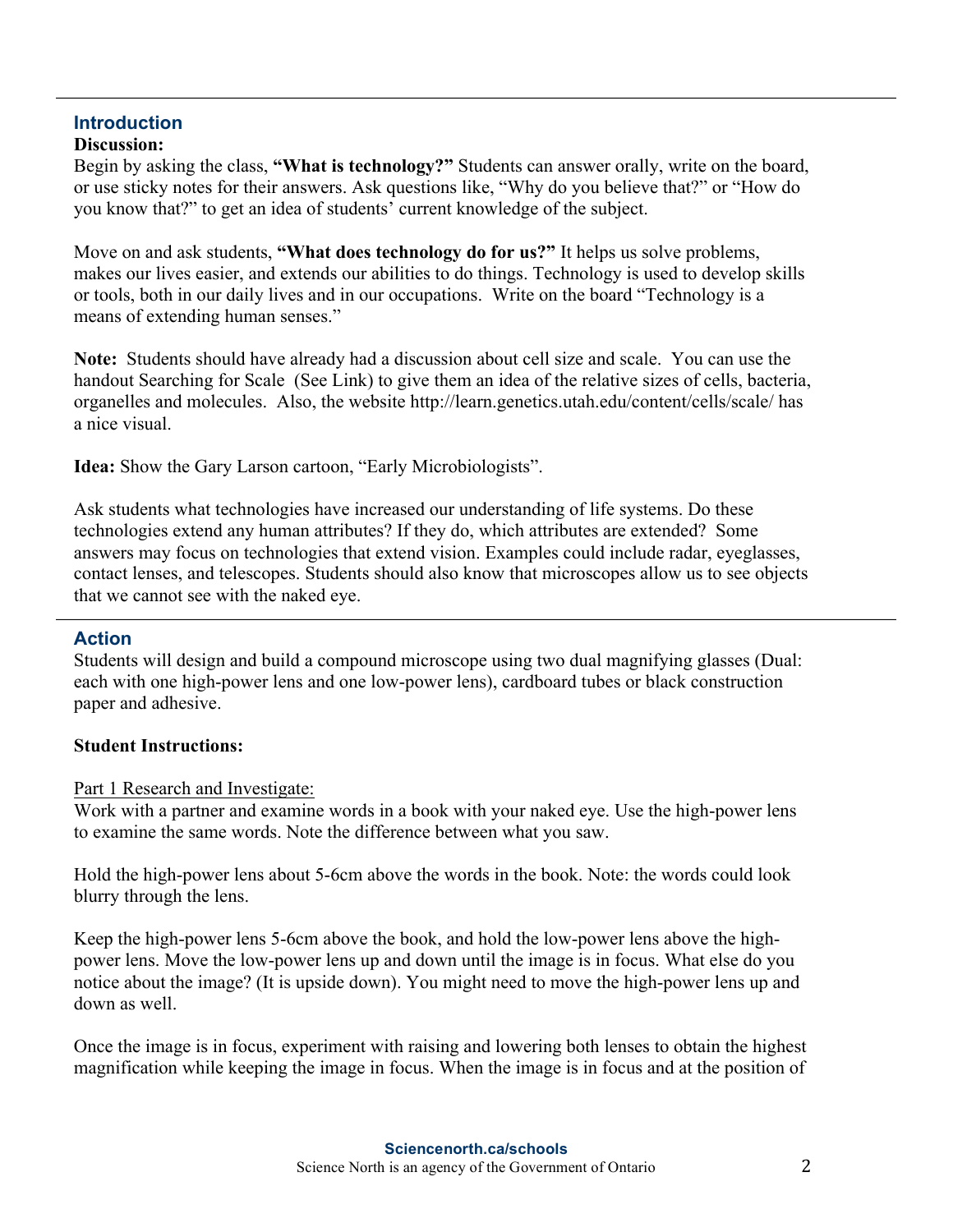highest magnification, your partner will measure and record the distance between the book and the high-power lens. Your partner will also measure and record the distance between the two lenses.

Write a description comparing what you saw with the naked eye and what you saw with magnification. Is there any difference if you use both low-power lenses? Both high-power lenses? What happens if the high power lens is on top and the low power lens is on the bottom?

### Part 2 Design and Build:

Based on what you learned in Part 1, work with your partner to design your own two-lens (compound) microscope. Your microscope should:

1) Include one high-power lens and one low-power lens attached to a tube or rolled up paper.

2) Allow one tube to fit inside the other tube so the distance between the lenses can be adjusted.

3) Focus to produce a clear, enlarged image of the object being observed.

4) Be made with the materials available to you.

Sketch your design. Show your design to your teacher. Construct your microscope.

## Part 3 Evaluate and Redesign:

Test your microscope by examining words from a book. Then, look at other objects, make drawings of two different objects and record your observations. Were you able to meet the criteria in Part 2?

Look at microscopes made by other students. Is there a way you could improve on your design?

## Part 4 Analyze and Conclude:

Observing: Compare the images you observed using one lens with the image using two lenses. How could you calculate the magnification of what you are seeing?

Evaluating Constraints: When you used two lenses how did moving the top lens up and down affect the image? What was the effect of moving the bottom lens up and down?

Building a Prototype: Describe how you built your microscope and explain why you built it that way.

Evaluating the Impact on Society: Describe some of the ways that microscopes have aided scientists in their work.

This lesson is adapted from the National Institutes of Health supplement Using Technology to Understand Cellular and Molecular Biology, and a technology lab called Design and Build a Microscope by Pearson Education.

https://science.education.nih.gov/supplements/nih4/technology/guide/nih\_technology\_currsupp.pdf

http://www.scasd.org/cms/lib5/PA01000006/Centricity/Domain/817/BuildMicroscope.pdf